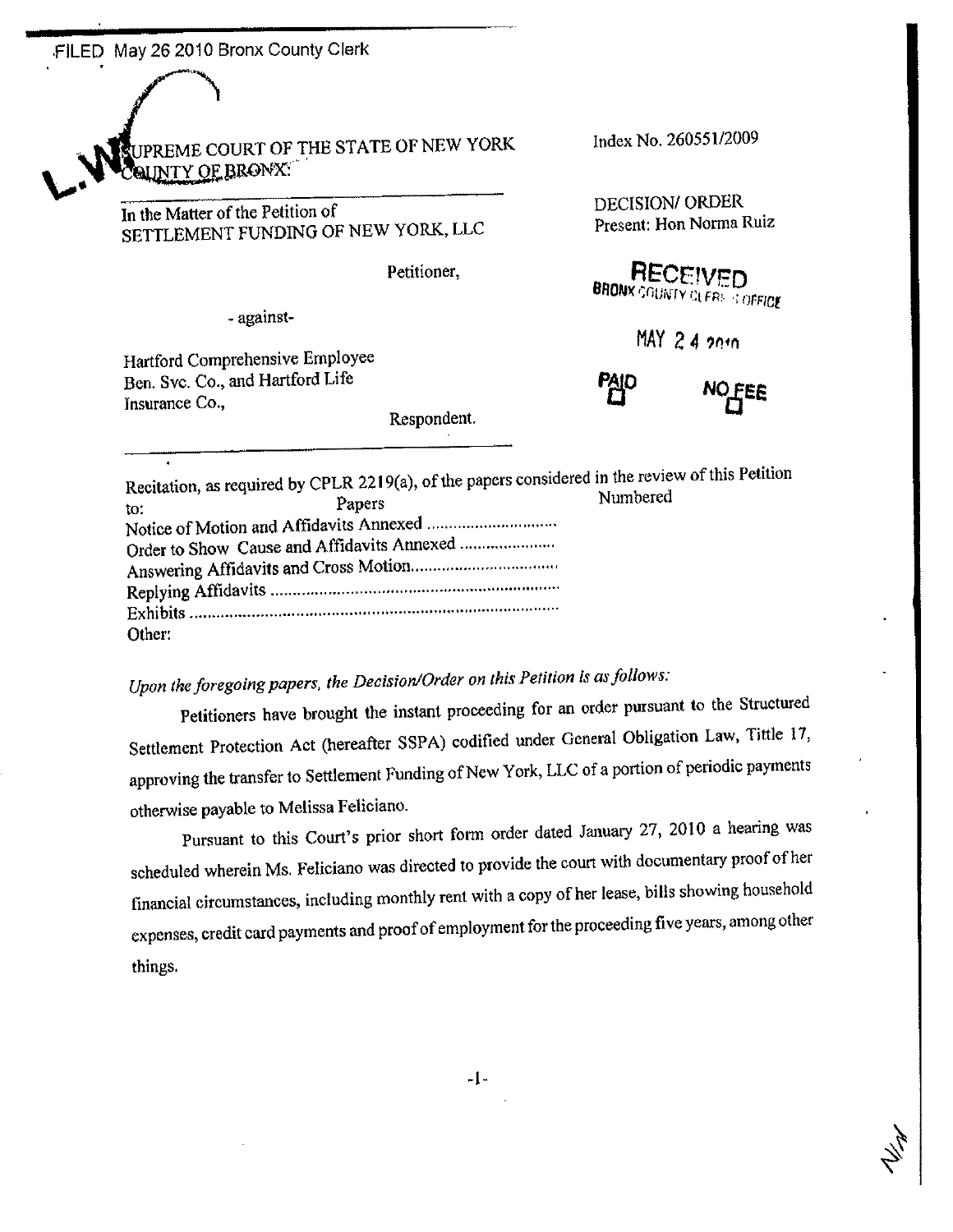ia

Hartford Comprehensive Employee Ben. Svc. Co., and Hartford Life Insurance Co., interestcd parties to this action, did not submit opposition to the Petition and did not appear for this noticed hearing. Thus, the Court heard from the only witness, Melissa Feliciano.

Although directed to provide the Court at the hearing with copies of the underlying matter which served as the predicate for the subject structure, Petitioner did not. As such, the Court is at a loss as to the nature of thc action and injuries sustained by Ms. Feliciano, other than the information relayed to the Court by Ms Feliciano at the hearing. Nor did the Court receive a copy of the actual structure to evaluate the manner in which it was structured, the pay-outs disbuned, if any, and the future pay-outs.

At the instant hearing, Ms. Feliciano did not have a vivid memory of the facts surrounding heraction, other than she was a passenger in a cab which was involved in an accident. She sustained a torn meniscus which required surgery, in November of 2008. She offered no further information with regard to that condition, such as any residual pain or follow-up medical treatment.

She further testified that she has been working for the past eight years. Her most recent employment, since December of 2007, is with an oral surgeon for whom she does billing. She has a 15 year old daughter and a 9 year old son, whose father does not provide any financial assistance. Notwithstanding the information contained in her affidavit, Ms. Feliciano is not engaged. Prior to her current leasehold, from May 1, 2009 through April 30, 20010, she had lived with her children in her grandparents apartment.

As per her affrdavit, testimony and docurnents proffered at the hearing, she is the sole support of her children. She is employed by Riverdale Oral Surgery, P.C., in the Bronx, New York, where she earned approximately \$28,694.00 in 2008, as per her Social Security Statement. It is unclear from the payroll check statement offered by Ms. Feliciano covering the 10/11/09 - 10/24/09 pay period, what her gross weekly wages are since there are two checks reflecting a net direct deposit in the amounts ôf \$588.53 and \$383.09, with a year to date gross earnings of \$27,005.71. She currently lives with her children in an apartment located at 1412 Fteley Avenue in the Bronx, for which she pays \$1,200.00 per month, as reflected on the first page of her one year lease (covering May 1, 2009 - April 30,2010).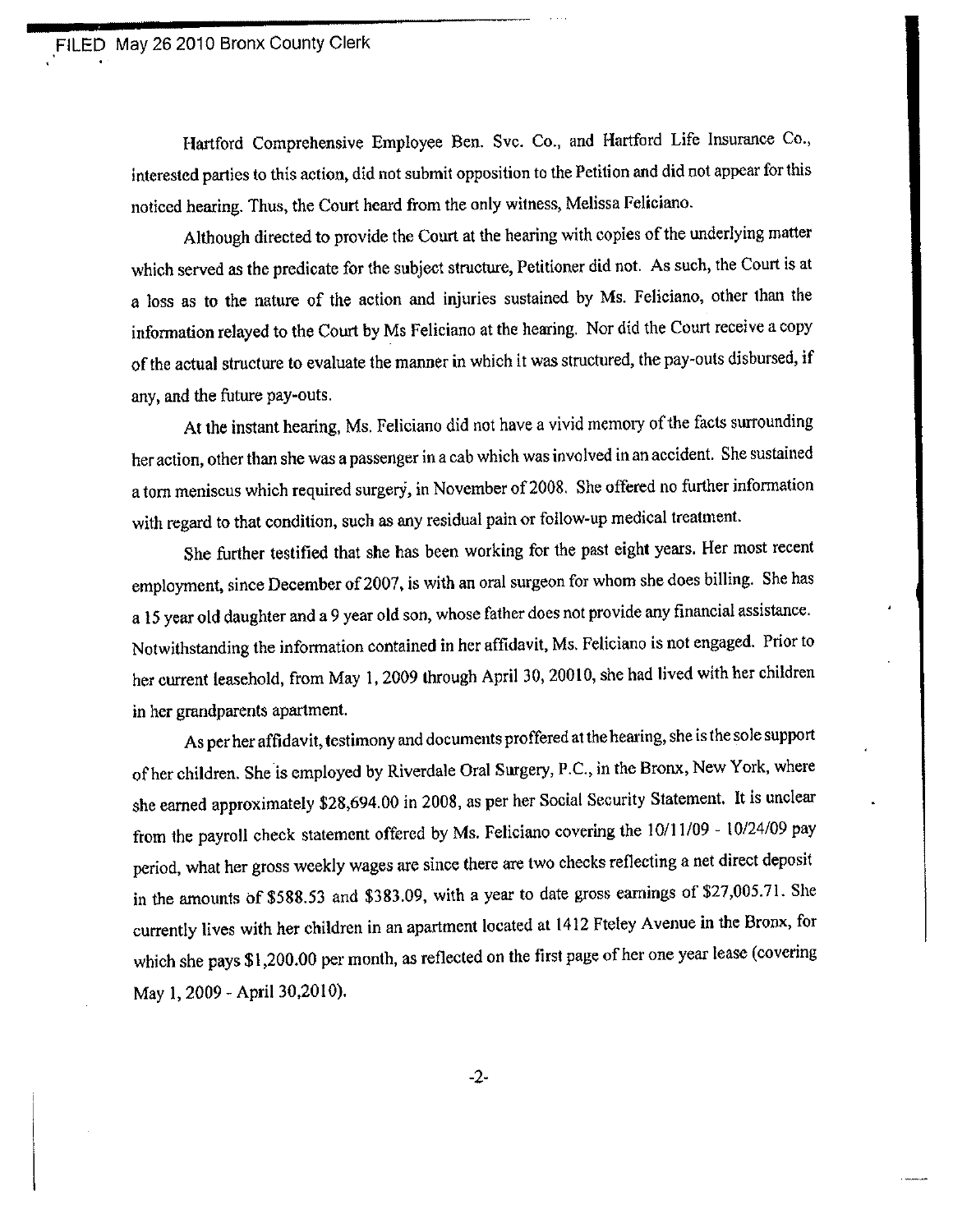æ

Ms. Feliciano sets forth her reasons for the sale of her structure are: to purchase a used vehicle in the amount of \$11,000.00 for transportation to work and other day-to-day necessities, \$6,000.00 to pay off her Visa credit card (a collections notice on a Bank of America credit card account - statement covering billing due date of 10/31/07, reflecting a total balance of \$6,056.15 and <sup>a</sup>Target Credit Card Account Summary with a payment due date of 5/4/08, reflccting a balance of \$579.55, on a \$500.00 credit limit) and the rernaining \$1,200.00 to pay off a Capital One bill (no such designated bill was proffered) .

She also provides the Court with a collection notice on her Verizon account in the amount. of \$339.00 dated 12/17/09. She also submits outstanding medical bills: Lincoln Medical Center in the amount of \$1,091.86 dated 9/26/09 and a final notice from Montefiore Medical Center for payment of \$1,753.66, for medical services provided to her for treatment unrelated to her personal injury case.

At paragraph 6 of Ms. Feliciano's annexed boilerplatc affidavit, prepared by the Petitioner, she acknowledged receipt of the Disclosure Statement detailing the terms of the agreement, which she "carefully reviewed ..,and fully and completely under(stood) all terms...". Ms.Feliciano placed her initials at paragraph 7A, indicating that although advised in the Disclosure Statement to seek professional advice from an attorney/accountant/actuary regarding the legal, tax and financial implicatíons of said transfer, she waived her right to avail herself of such advice.

The Court notes that nowhere on the Disclosure Slatement, in particular at paragraph J, is there any information relative to financial or legal advice which can be provided either pro bono or at reduced rates for individuals who are in dire financial straits, such as Ms. Feliciano. The paragraph only reflects that the advisor is "engaged by you" and not compensated by the Petitioncr.

Since the Petitioner failed to annex the underlying facts, circumstances and structured settlement for the Court's perusal. It is troubling to the Court that no information is forthcoming with regard to the initial settlement award and the amount which funded the structure. The Court is constrained to assume that the representation made by Ms. Feliciano at the hearing - that she has already received a \$30,000.00 lump sum payment - is correct. The Court is also unaware of the exact date such payment was received, nor the purpose and the time frame in which this money was utilízed by Ms. Feliciano.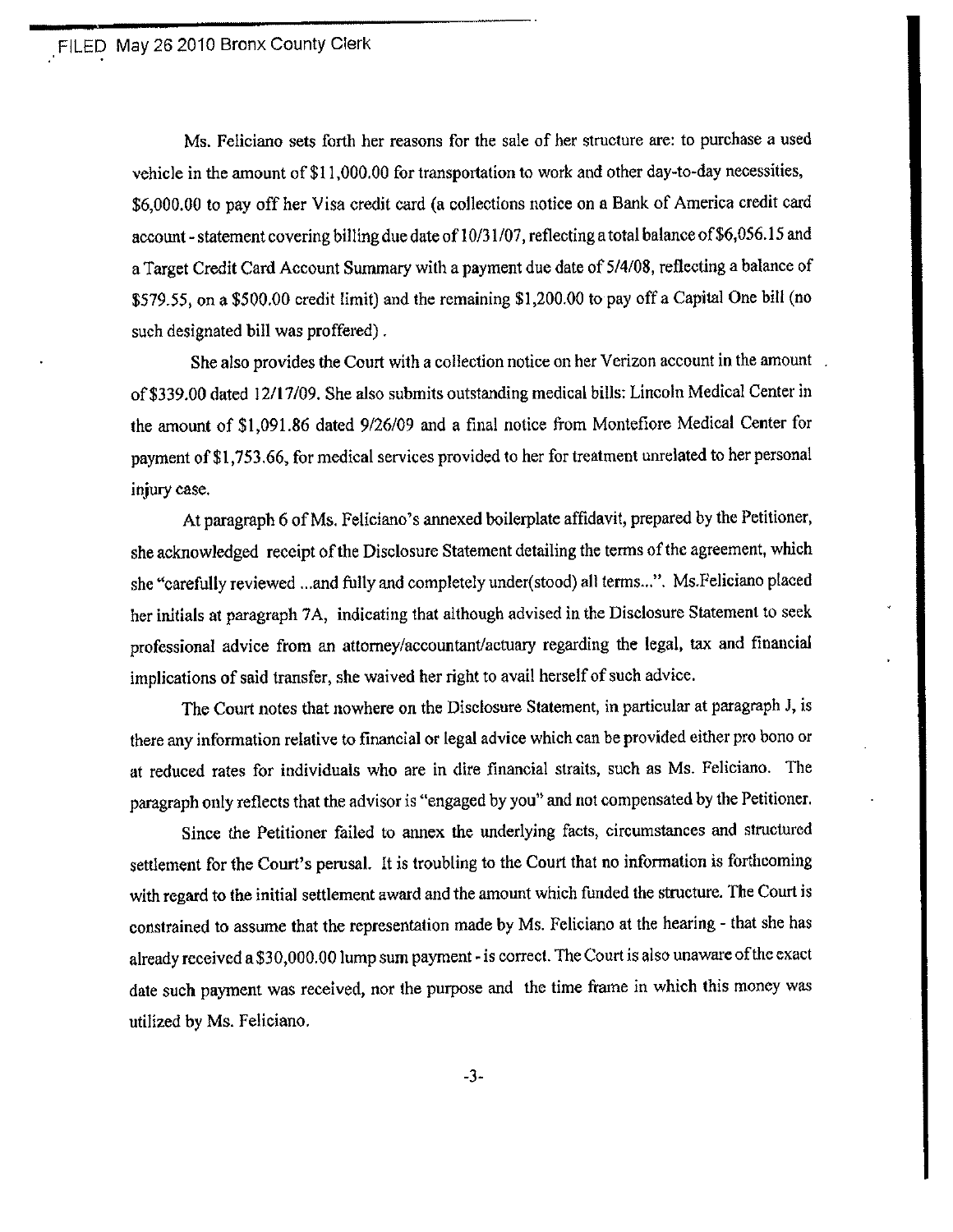.FILED May 262010 Bronx County Clerk

Pwsuant to the SCHEDULE OF BENEFITS AND PREMIUMS (Exh. A) annexed to the Petition, Ms. Feliciano is scheduled to receive "lncome Payments of \$1,01 1.29 Monthly Beginning  $04/28/2015$  - Last Payment  $03/28/2020$ ". This would have resulted in 60 monthly payments of \$1,011.29. The ABSOLUTE ASSIGNMENT AGREEMENT executed by Ms. Feliciano on September 2, 2009 proposes the sale of all of the 60 monthly payments. Pursuant to the NEW YORK TRANSFER DISCLOSURE statement (Exh. C) annexed hereto, the aggregate amount to be transferred is \$60,677.40. The purported current cost of purchasing a comparable annuity for the aggregate amount to be transferred from two other annuity issuers is: \$58,538.25 and \$55,646.65. However, there is no documentary proof submitted by the Petitioner in support of such a conclusion. The discounted present value of the transferred payments is listed as \$46,085.89, utilizing a 3.40% discount rate, published as of August 21, 2009. The annual discount rate of 14.99% was utilized in calculating the gross advance amount of \$19,540.00. Once processing fees (\$200.00) and legal fees (\$2,000.00) were deducted, the net amount payable Ms. Feliciano would be \$17,340.00.

Notwithstanding that the parties to this agreement have both signed on the proverbial dotted line, this Court must ascertain the propriety of this contract within the framework of the SSPA.

In an effort to protect recipients of personal injury structured settlements (which were designed to provide future tax-free funds for medical care, education, housing, etc.) from the abuses of financial companies which purchase the future payments in exchange for sharply discounted advances, the New York State Legislature enacted Title 17 of the General Obligations Law, in 2002.

## **DISCUSSION**

Initially, the Court must consider whether the instant Petition comports with all of the procedural requirements set forth in the SSPA. A perusal of the submission establishes that the Petitioner properly served all interested parties within the statutory period. Also annexed were copies of the transfer agreement, disclosure statement for New York State transfers, the name and ages of Ms. Feliciano's 15 year old daughter, Tianna Santana and her 9 year old son, Mason Santana and the transfer documentation is written in plain language.(GOL  $\S$ 5-1706(A)(C)(D)(E).

The next and most important consideration is assessing whether the proposed transfer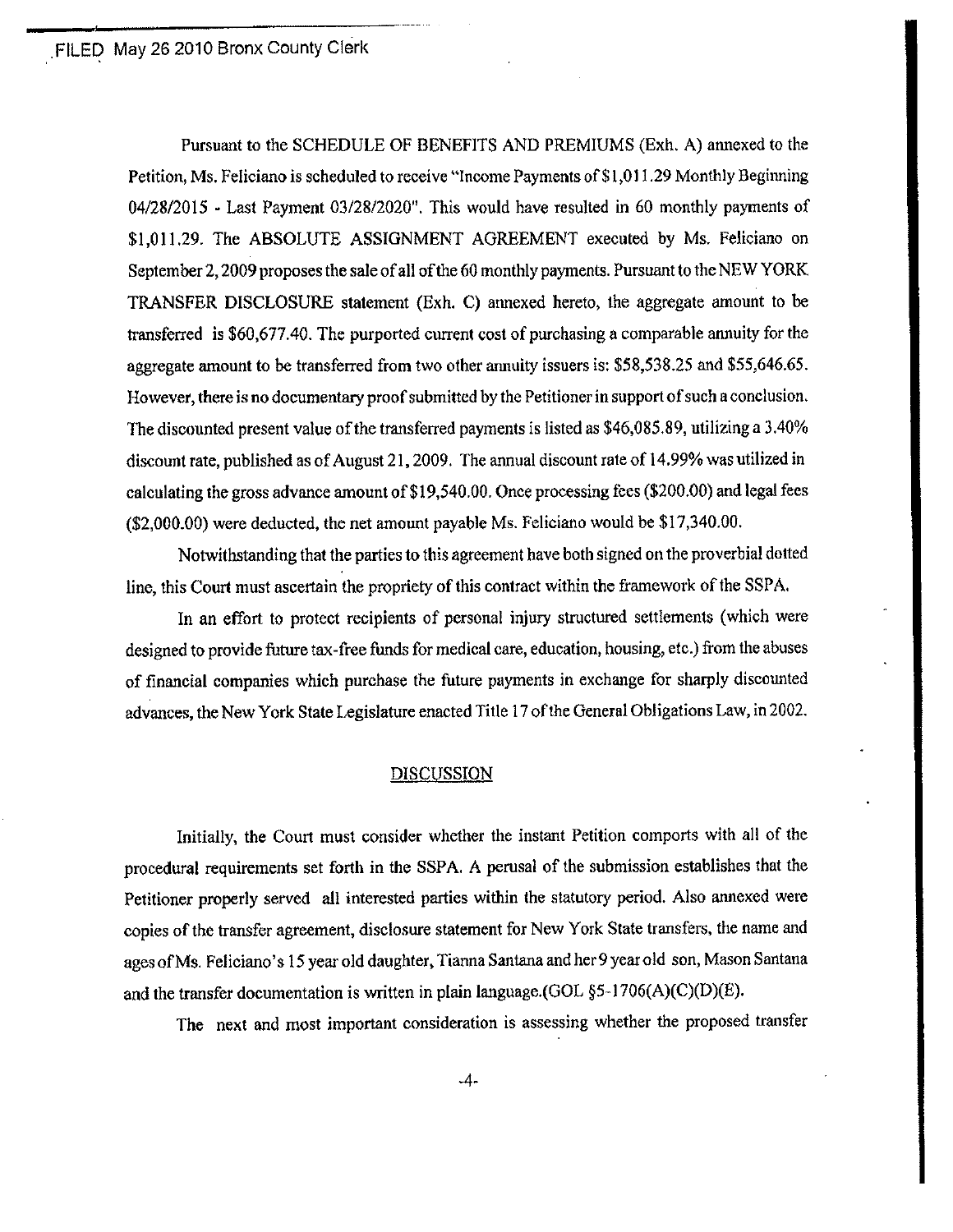"would be consistent with the letter and spirit of SSPA" (Matter of Settlement Capital Corp. (Ballos), 1 Misc.3d 446 [2003]). In this regard, before the Court can approve an otherwise procedurally conforming transfer application, the Court must determine that:

> Transfer is in the best interest of the payee taking into account the welfare and support of the payee's dependents; and whether the transaction, including the discount rate used to determine the gross advance amount and the fees and expenses used to determine the net advance amount, are fair and reasonable. GOL§5-1706(b)

Turning first to the "fair and reasonable" analysis of this transfer: utilizing the financial computations of Petitioner included in the annexed paperwork, the discounted present value of \$60,677.40 with a net payout of \$17,340.00 would result in a final discount rate of 71.40%. Such a discount rate is more than double that which banks are currently charging and more than even the steepest credit card rates of 29%.

The lack of any accompanying financial expert affidavits indicating that the financial, tax or legal implications of such a transfer would not adversely affect Ms. Feliciano is suggestive of the unsoundness of this transaction.

Moreover, this Court's paramount concern is not the financial viability of factoring companies such as Petitioner's, but the intended protection of Payees, such as Ms. Feliciano, envisioned by the Legislature when it enacted Tittle17.

In Settlement Funding of New York L.L.C. (Cunningham), 195 Misc.2d 721 (Kings Sup.Ct., 2003) and Settlement Funding of New York L.L.C. v Solivan, 8 Misc.3d 1006 (Kings Sup. Ct. 2005), the discounted interest rates of 15.46% and less than 13% were not found to be fair and reasonable, especially when the legal and administrative fees were added to those discounted rates. This Court finds that the Petitioner's have not supported their burden of showing that this transfer rate is fair and reasonable (see, Ballos, supra)

Even with the finding by the Court that the inordinately high interest rate does not comport with the statute's standards of fairness and reasonableness, the Petition might be salvaged if it were determined to be in the "best interest" of the payee. Under this analysis, compelling factors include: the need to obtain cash for life-sustaining medical treatment for a family member, (Cunningham

 $-5-$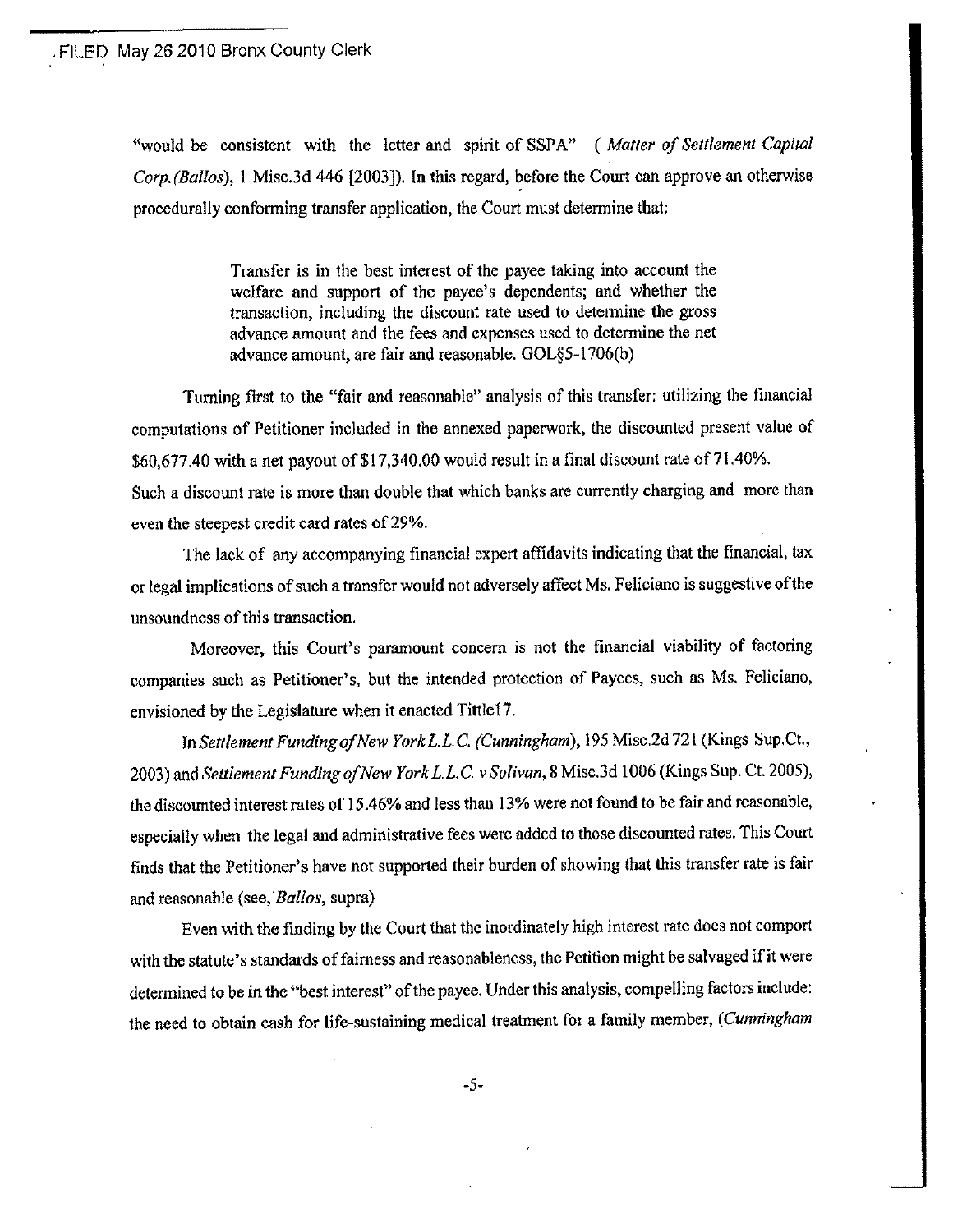supra), preventing foreclosure of a family home, or paying off significant debt (see, Matter of Ford [Stone Street Capital, Inc.] NYLJ, April 14,2004, p 20, col1) \* No Official Cite\*.

However, alleged claims of desperate straits or financial hardship must rise to a level consistent with the intent of the statute, which is to provide emergency assistance to those in immediate financial need (321 Henderson Receivables v. D'Amore, 9 Misc.3d 1110(A), [Kings Sup. Ct. 2005]).

Even where a professed claim of desperate straits is made, Petitions have been dismissed where there was no unforeseeable need for housing or showing that the payee was incapable of self support (see Matter of 321 Henderson Receivables International Partnership (DeMallie), 2 Misc. 3d. 463 [Monroe Sup. Ct. 2003]). Nor was the Petition of a disabled payee who was living at home with his mother, seeking to sell his structure to pay off debts, buy a used car and get a job, among other things, sufficient proof of a desperate circumstance justifying approval of the transaction (see Settlement\_Funding of New York, L.L.C. (Asproules), 1 Misc.3d 910 (A)(N.Y. Sup. Ct., December 2003]).

Similarly, Payees who sought transfers for the purpose of: taking advantage of modest mortgage rates to buy a home, reduce credit card debt and buy a professional truck, all with the view toward improving their respective financial circumstances and that of their dependents, were denied transfers since they failed to explore or exhaust other options for resolving their financial predicaments (see, Barr v. Hartford Insurance Company, 4 Misc.3d 1021(A)[N, Y, Sup. Ct. 2004]; In Re Rapid Settlements Ltd. (Phillips), 6 Misc.3d 1030(A)(N.Y. Sup. Ct., 2004), 321 Henderson *Receivables, LP v D'Amore*, 9 Misc. 3d 1110(A), [N.Y. Sup. Ct., 2005]). Indeed, in the majority of these cases, Courts found that allowing the sales would have promoted future financial hardships which was not in the best interest of any of the payees.

The Court is not unmindful of the difficult financial situation in which Ms. Feliciano and her family find themselves. However, it can not be said that the Petitioner has demonstrated any compelling reasons warranting this Court's approval of this proposed transfer. Such approval would fly in the face of this Court's mandate to "protect recipients of structured settlement awards from aggressive factoring companies who promise instant cash to the detriment of the long-term security that structures often provide", Matter of Taliercio v. Aetna Casualty & Surety Co. N.Y.L.J. 2/20/04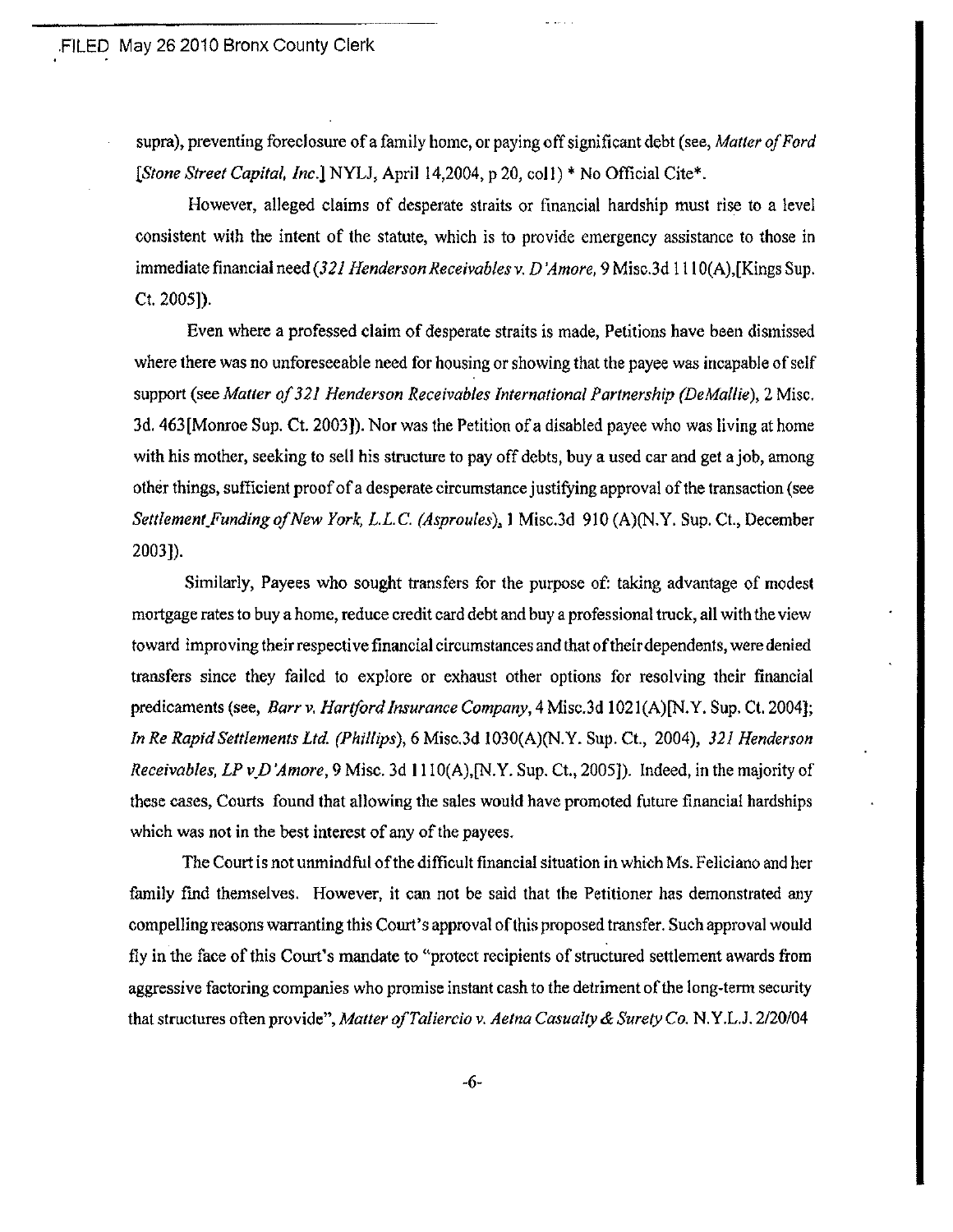p.21 col.3.

Moreover, as the Court in *DeMallie* (supra) noted the "(payment structure) was presumed to be the best compensation for the payee's injuries at the time of the ...settlement. To overcome this presumptive validity ... there must be a showing, by clear and convincing evidence, of an unforesçcable change in circumstances that would justify the sale of rights to future payments', at 468. As noted, since Petitioner failed to provide the Court with any medical information of the payces subject injuries, the Court can not evaluate what, if any, residual effects Ms. Feliciano's injuries may have which could warrant future medical attention and their skyrocketing associated costs. The structured payments were set aside for that distinct possibility, one which this Court is disinolined to set aside on the instant Petition,

The Court also notes that the payee declined to seek financial or legal advice with regard to the implications of such a waiver, both as revealed in the agreement and at the hearing. She likewise testified that she understood the transfer would result in the loss of more than half of the aggregate payments. Regrettably, in her opinion financial circumstanccs lefr her without alternatives. She had no response to the Court's suggestion thal had she availed herself of expert advice, a frnancial advisor might have provided financial options to this drastic measure of losing more than half of the aggregate payments.

Apparcntly, there is a growing proliferation of latc night and cablc television commercials byfactoring companies promotingthese lransfers, utilizing catchwords such as "It's yourmoney and you should have it now". These commercials leave desperate viewers with the purposeful impression that they will actually rcceive up-front, dollar-for-dollar exchanges as soon as they apply. Such disingenuous marketing serves to promote the financial gain of these factoring companies while undermining the íntegrity and legitimate purpose of structued settlements. Payees such as Ms. Feliciano, discover after they've applied for these transfers, that the illusion of receiving all of their money up-front, rather than later, is not the reality. Payees faced with diflìcult financial circumstances often relinquish the greater part of their structured payments because they believe they have no altemative.

One of the unfortunate lessons learned from the near collapse of the financial markets following the residential mortgage foreclosure crises of 2008, is that many consumers do need to